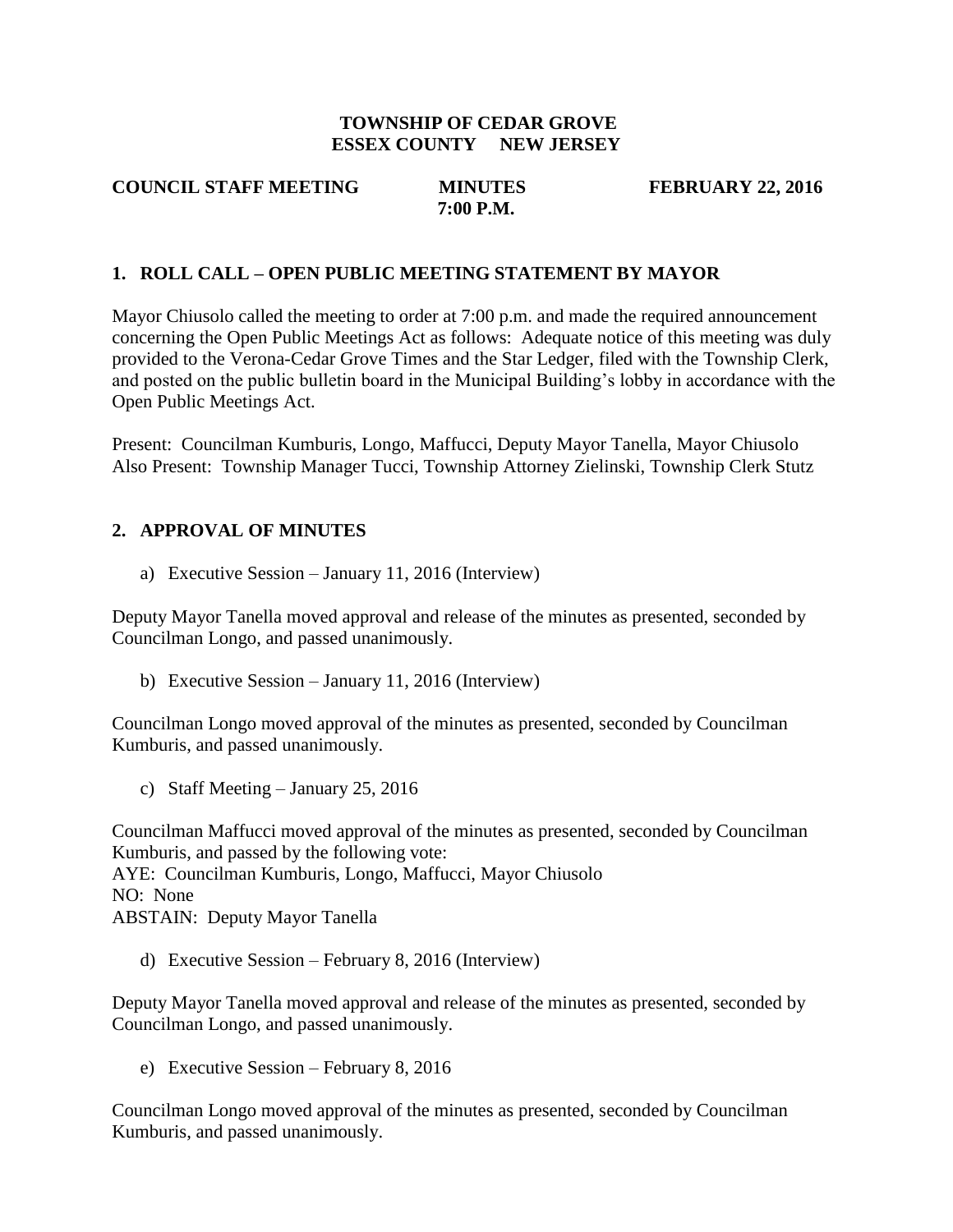- **3. TOWNSHIP MANAGER –** The Manager provided the memo from the Police Chief that recommended a revised Police Dept. Table of Organization. Following discussion, there was consensus to introduce the required ordinance at the 3/7 meeting.
- **4. TOWNSHIP ATTORNEY** Attorney Zielinski provided a memo pertaining to the notice of appeal of Zoning Board decision on the Soccer Domain application. Attorney Zielinski advised that the appellant filed the notice of appeal prematurely as the Zoning Board has not yet memorialized its decision by resolution. Attorney Zielinski further commented that the procedural time constraints imposed on the governing body commence upon the date of required publication of the decision once it has been memorialized by resolution.
- **5. TOWNSHIP CLERK** The Clerk noted two water/sewer bill adjustment.recommendations from the Finance Director. Deputy Mayor Tanella moved to concur with the recommendations, seconded by Councilman Maffucci, and agreed to unanimously. The Clerk noted the Municipal Engineer's recommendation pertaining to a request for release of performance bond from K. Hovnanian. Deputy Mayor Tanella moved to concur with the Municipal Engineer's recommendation for reduction of the performance bond, seconded by Councilman Maffucci, and agreed to unanimously. The Clerk also noted outstanding Board/Committee re-appointments. Deputy Mayor Tanella recommended re-appointment of outstanding re-appointments, to which the governing body agreed. Deputy Mayor Tanella further suggested that the governing body receive 2016 term expirations in July, to which the governing body agreed.

### **6. COUNCIL REPORTS**

Councilman Maffucci noted the Environmental Commission's interest in creating Friends of West Essex Trail. The Manager provided information regarding a similar group that was previously formed, which was a non-profit, volunteer group (The Friends of Peckman River) and mechanism by which it was formed. Councilman Maffucci noted the Environmental Commission's request for 900 trees to organize an Arbor Day Celebration involving the local schools. Councilman Maffucci also advised that Essex County liaison Kate Hartwyk is addressing the Environmental Commission's concerns regarding West Essex trail erosion. Councilman Maffucci reported a complaint of chronic speeding Lakewood Ave. The Manager explained the protocol response to such complaints by the Police Dept.

Deputy Mayor Tanella requested an executive session to discuss potential land acquisition.

Mayor Chiusolo provided an update on meeting with Congressman Frelinghuysen and the Mayors of Little Falls and Woodland Park. Mayor Chiusolo voiced concern regarding information provided to him involving Councilman Kumburis and an attorney of a pending development application. Mayor Chiusolo commented that it is a Councilman Kumburis's responsibility to familiarize himself with the duties and powers of a councilman and governing body under the Township's form of government. Mayor Chiusolo further commented that a lack of understanding or disregard of the Township's form of government places not only the individual councilmember, but the entire governing body at risk of improper action. Mayor Chiusolo questioned Councilman Kumburis regarding the reported meeting at the request of state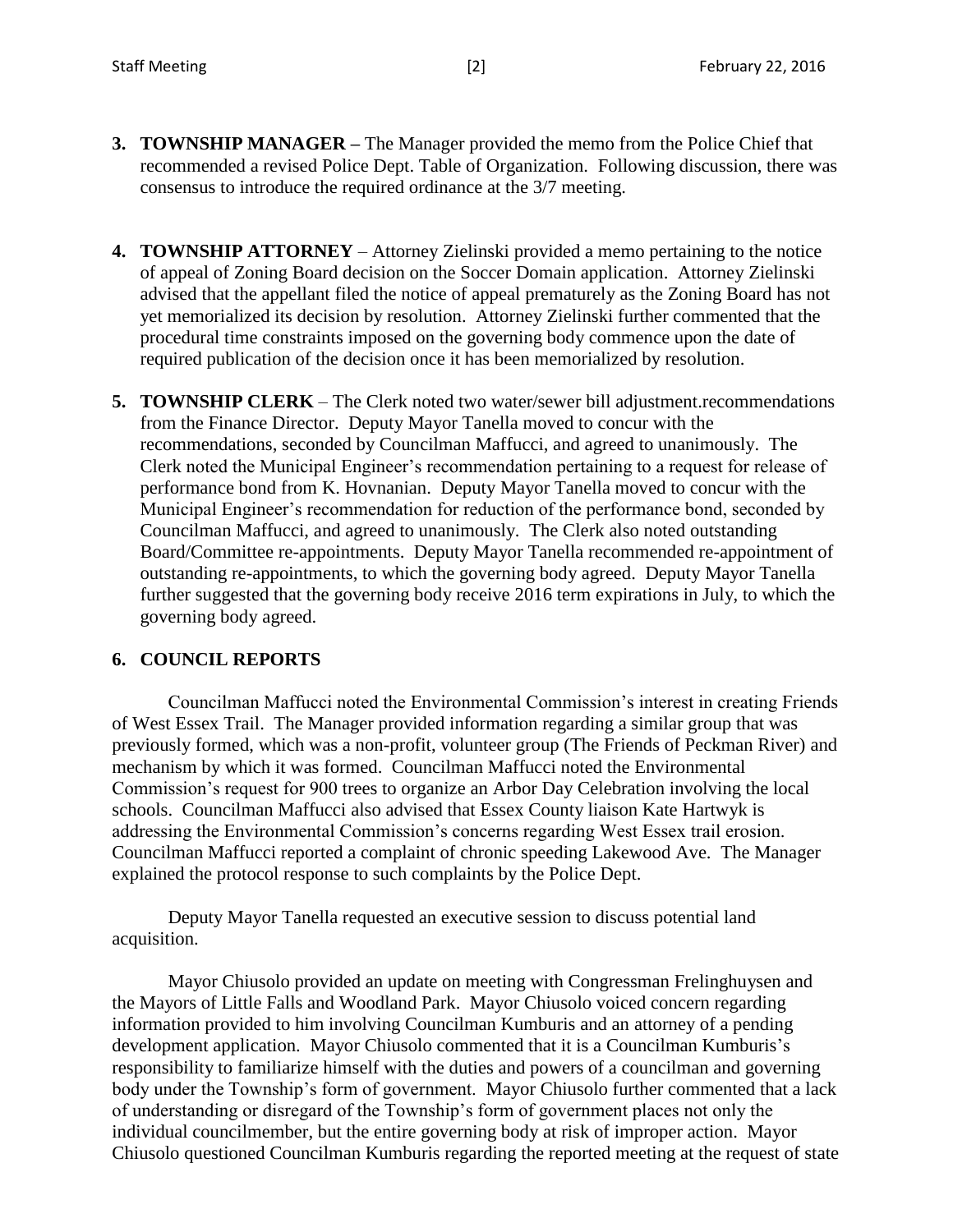official with the attorney for a pending development application. Mayor Chiusolo requested that Councilman Kumburis disclose the nature of any meetings and discussions with subject attorney. Following Councilman Kumburis's responses, comments and further discussion, there was consensus that the Township Attorney provide an opinion of the existence of any impropriety.

### **7. NEW BUSINESS**

a) To consider resolution concerning appointment of Zoning Board member

The following resolution had been posted on the bulletin board, and a brief synopsis was given by the Township Clerk:

**BE IT RESOLVED** by the Township Council of the Township of Cedar Grove, County of Essex, New Jersey, that Robbie Vargo be appointed as a regular member of the Zoning Board Adjustment to fill an unexpired term, effective immediately and terminating June 30, 2016.

Councilman Longo moved adoption of the resolution, seconded by Councilman Maffucci and passed by the following vote: AYE: Councilman Kumburis, Longo, Maffucci, Mayor Chiusolo

NO: None ABSTAIN: Deputy Mayor Tanella

b) To consider resolution concerning appointment of Planning Board member

The following resolution had been posted on the bulletin board, and a brief synopsis was given by the Township Clerk:

**BE IT RESOLVED** by the Township Council of the Township of Cedar Grove, Essex County, New Jersey that Joseph Wood is hereby appointed as the Council Class I Member to the Planning Board of Cedar Grove effective immediately and terminating July 1, 2016.

Councilman Maffucci moved adoption of the resolution, seconded by Councilman Longo and passed by the following vote:

AYE: Councilman Kumburis, Longo, Maffucci, Deputy Mayor Tanella, Mayor Chiusolo NO: None

c) To consider resolution concerning removal of deed restriction

The following resolution had been posted on the bulletin board, and a brief synopsis was given by the Township Clerk:

**WHEREAS**, the prior owner of Block 290, Lot 5 ("Lot 5") and Block 294, Lot 21 ("Lot 21") obtained site plan approval from the Township of Cedar Grove Planning Board (the "Planning Board") to construct a warehouse on Lot 21 and maintain a separate parking lot to service the warehouse on Lot 5; and

**WHEREAS**, as the result of the site plan approval, a restriction requiring that the property owner not convey either of the properties separately without written consent of the Township of Cedar Grove (the "Township") was memorialized in a covenant restricting transfer of premises, dated November 26, 1974, and recorded in the records of the County Clerk, Book 4492, Pages 186-187 (the "Restriction"); and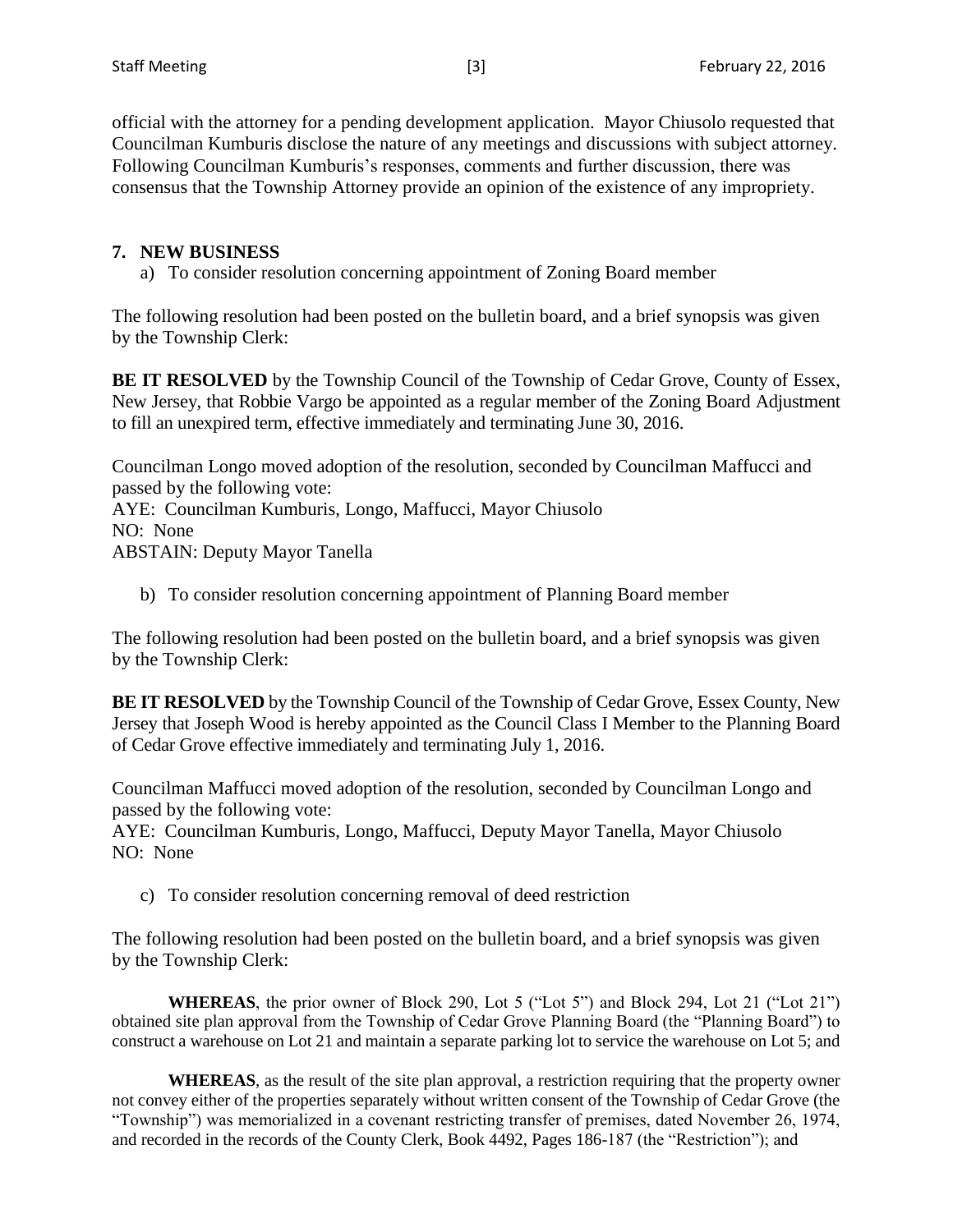**WHEREAS**, the current property owner has since obtained a new site plan approval, wherein the Planning Board noted the existence of sufficient parking on Lot 21 to service the facility on that lot and thus, no longer requiring a separate parking area on Lot 5 to service the facility; and

**WHEREAS**, the Planning Board noted the original purpose of the Restriction – to ensure the existence of a parking area on Lot 5 to service the facility on Lot 21 – is no longer at issue, and thus, the Restriction is no longer necessary; and

**WHEREAS**, the property owner has requested the Township provide written consent to remove the Restriction as required therein; and

**WHEREAS**, after reviewing the history of the Restriction, and upon the recommendation of the Planning Board, the Township Council of the Township of Cedar Grove now wishes to provide written authorization to remove the Restriction.

**NOW, THEREFORE, BE IT RESOLVED** that the Township Council of the Township of Cedar Grove, County of Essex, State of New Jersey, hereby provides written consent for the property owner to convey either Lot 21 or Lot 5 separately, and remove the Restriction.

**BE IT FURTHER RESOLVED** that the Mayor and Township Clerk are hereby authorized and directed to execute any documents required to memorialize this authorization.

**BE IT FURTHER RESOLVED** that this Resolution shall take effect pursuant to law.

Deputy Mayor Tanella moved adoption of the resolution, seconded by Councilman Maffucci and passed by the following vote:

AYE: Councilman Kumburis, Longo, Maffucci, Deputy Mayor Tanella, Mayor Chiusolo NO: None

d) To consider resolution concerning submission of 2016-2017 Municipal Alliance Grant application

The following resolution had been posted on the bulletin board, and a brief synopsis was given by the Township Clerk:

**WHEREAS**, the Governor's Council on Alcoholism and Drug Abuse established the Municipal Alliances for prevention of Alcoholism and Drug Abuse in 1989 to educate residents, local government and law enforcement officials, schools, nonprofit organizations, the faith community, parents, youth and other allies in efforts to prevent alcoholism and drug abuse in communities throughout New Jersey.

**WHEREAS**, the Township Council of the Township of Cedar Grove, County of Essex, State of New Jersey recognizes that the abuse of alcohol and drugs is a serious problem in our society amongst persons of all ages; and therefore has an established Municipal Alliance Committee; and

**WHEREAS**, the Township Council further recognizes that it is incumbent upon not only public officials but upon the entire community to take action to prevent such abuses in our community; and

**WHEREAS**, the Township Council has applied for funding to the Governor's Council on Alcoholism and Drug Abuse through the County of Essex;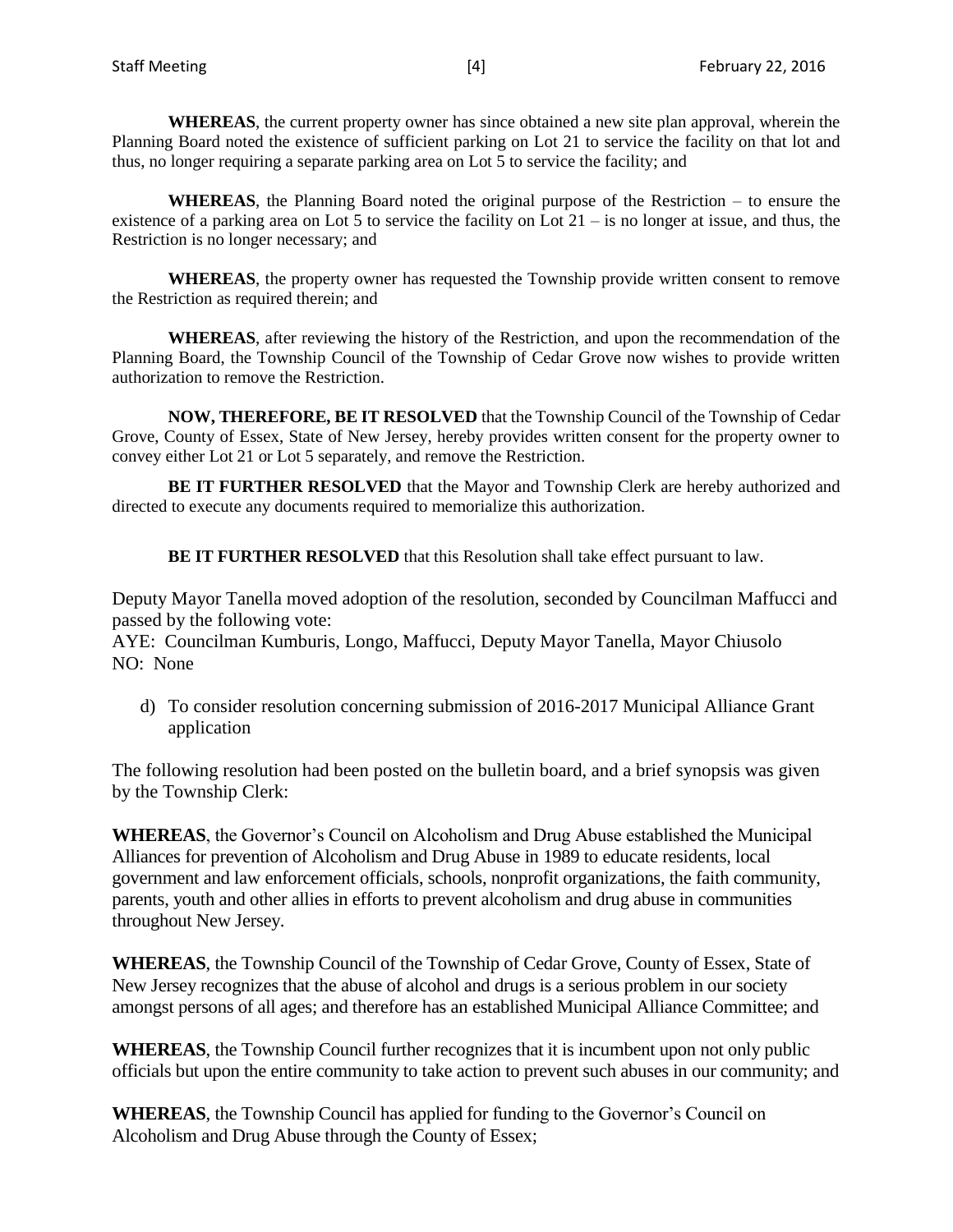1. The Township Council does hereby authorize submission of a strategic plan for the Cedar Grove Municipal Alliance grant for fiscal year 2016-2017 in the amount of:

| <b>DEDR</b>       | 22,852.00 |
|-------------------|-----------|
| <b>Cash Match</b> | 5,713.00  |
| In-Kind           | 17,139.00 |

2. The Township Council acknowledges the terms and conditions for administering the Municipal Alliance grant, including the administrative compliance and audit requirements.

Deputy Mayor Tanella moved adoption of the resolution, seconded by Councilman Maffucci and passed by the following vote:

AYE: Councilman Kumburis, Longo, Maffucci, Deputy Mayor Tanella, Mayor Chiusolo NO: None

e) To consider resolution concerning transfer of appropriations

The following resolution had been posted on the bulletin board, and a brief synopsis was given by the Township Clerk:

**WHEREAS,** N.J.S.A. 40A:4-59 permits certain transfers of appropriations during the first three months of the succeeding year;

**NOW, THEREFORE, BE IT RESOLVED,** by the Township Council of the Township of Cedar Grove, that the following transfers of appropriations listed herein in the 2015 Municipal Budget be approved:

# **CURRENT FUND MUNICIPAL BUDGET**

| To:<br>Treasurer-Controller's Office: |             |
|---------------------------------------|-------------|
| <b>Other Expenses</b>                 | \$1,500.00  |
| <b>Legal Services and Costs:</b>      |             |
| <b>Other Expenses</b>                 | 37,000.00   |
| Public Buildings and Grounds:         |             |
| <b>Other Expenses</b>                 | 5,500.00    |
|                                       | \$44,000.00 |
|                                       |             |
| From:                                 |             |
| Road Repairs and Maintenance:         |             |
| Salaries and Wages                    | \$27,000.00 |
| Senior Citizen Transportation:        |             |
| Salaries and Wages                    | 17,000.00   |
|                                       |             |

Councilman Maffucci moved adoption of the resolution, seconded by Deputy Mayor Tanella and passed by the following vote:

AYE: Councilman Kumburis, Longo, Maffucci, Deputy Mayor Tanella, Mayor Chiusolo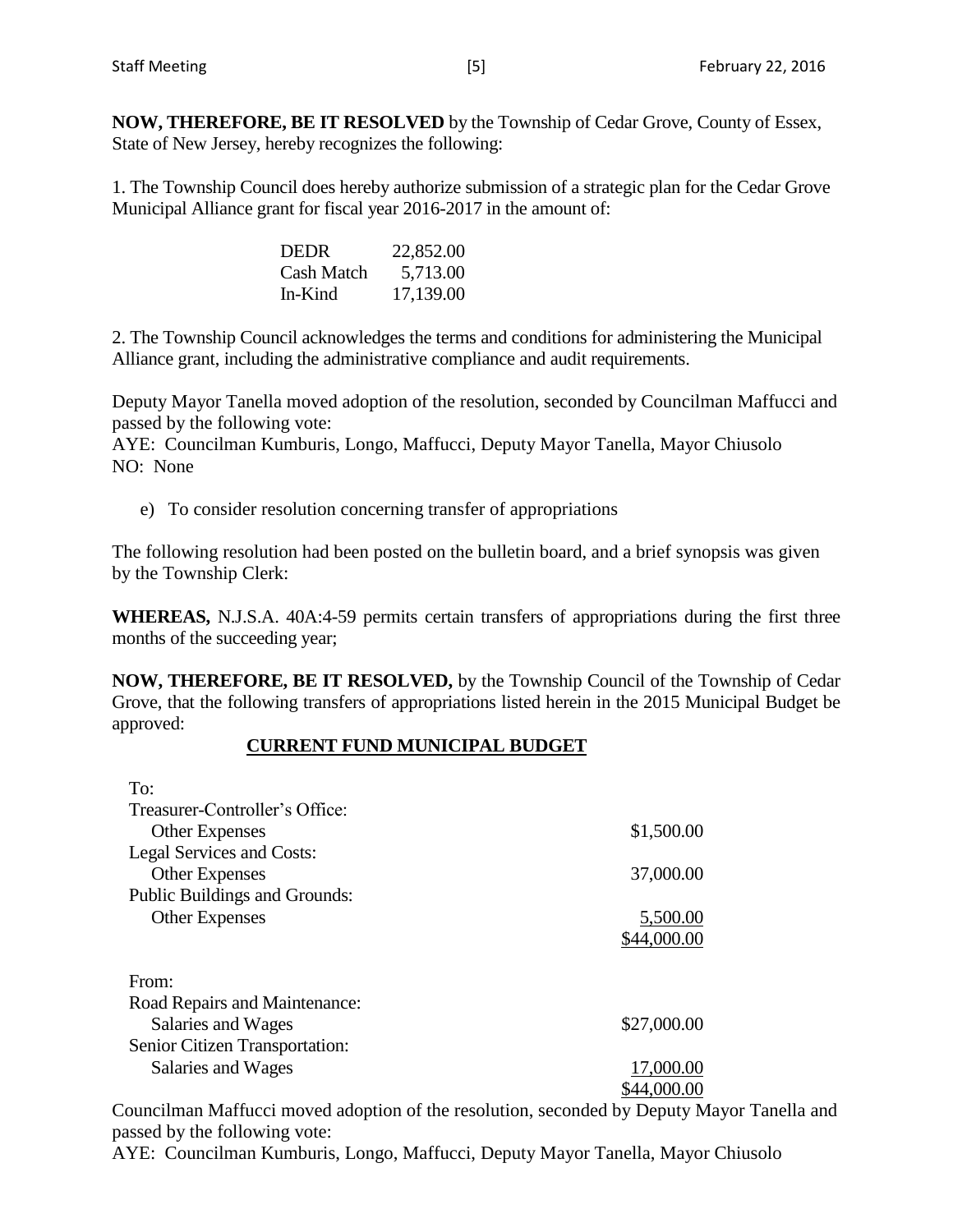NO: None

f) To consider resolution concerning approval of raffle applications – St. Catherine of Siena Church

The following resolution had been posted on the bulletin board, and a brief synopsis was given by the Township Clerk:

**WHEREAS** applications for a raffle license has been received from:

| <b>APPLICANT</b>              | EVENT, DATE, TIME, AND PLACE                  |
|-------------------------------|-----------------------------------------------|
| St. Catherine of Siena Church | On-Premise 50/50                              |
| 339 Pompton Ave.              | June 2, 3, 4, 2016 at $6:00 - 10:00$ p.m. and |
| Cedar Grove, NJ 07009         | June 5, 2016 at $4:00 - 8:00$ p.m. at         |
|                               | 339 Pompton Ave., Cedar Grove NJ              |
| St. Catherine of Siena Church | Non-Draw Wheels                               |
| 339 Pompton Ave.              | June 2, 3, 4, 2016 at $6:00 - 10:00$ p.m. and |
| Cedar Grove, NJ 07009         | June 5, 2016 at $4:00 - 8:00$ p.m. at         |
|                               | 339 Pompton Ave., Cedar Grove NJ              |

**WHEREAS** the fee has been paid, the applications have been reviewed by the Township Clerk and found acceptable;

**NOW THEREFORE BE IT RESOLVED** by the Township Council of the Township of Cedar Grove that it does herby approve said application.

Councilman Longo moved adoption of the resolution, seconded by Deputy Mayor Tanella and passed by the following vote:

AYE: Councilman Kumburis, Longo, Maffucci, Deputy Mayor Tanella, Mayor Chiusolo NO: None

# **8. APPROVAL OF BILLS**

The Bill Resolution was read by title and amount as follows:

BE IT RESOLVED by the Township Council of the Township of Cedar Grove, County of Essex, New Jersey, that the attached summary of bills having been duly audited and found correct be and they are thereby ordered paid and that warrants be drawn on the Treasurer in the aggregate amount of \$ 518,604.95.

Councilman Maffucci moved adoption of the resolution, seconded by Deputy Mayor Tanella, and passed by the following vote:

AYE: Councilman Kumburis, Longo, Maffucci, Deputy Mayor Tanella, Mayor Chiusolo NO: None

# **9. PUBLIC COMMENT**